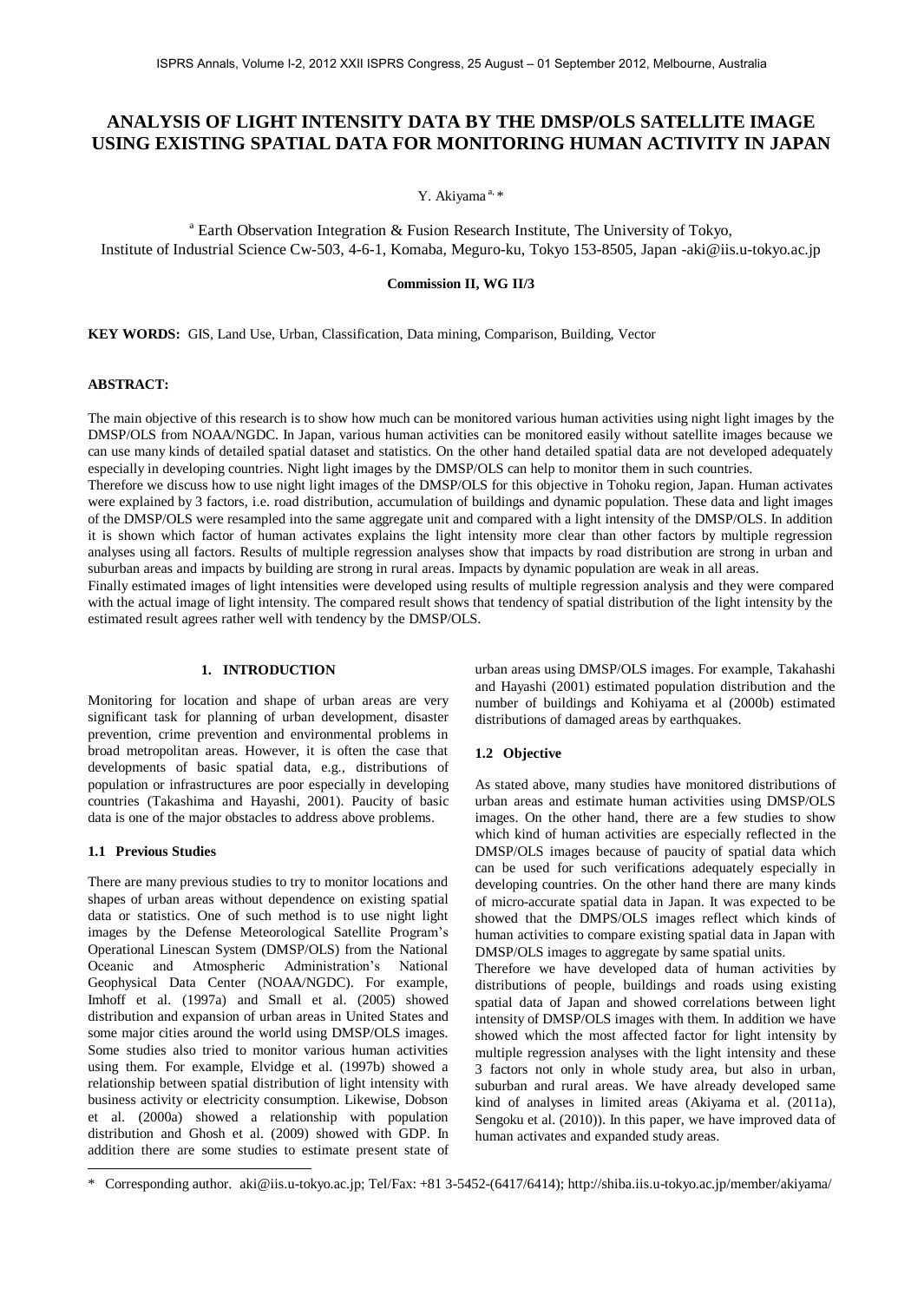#### **2. DATA DEVELOPMENT**

Night light images of the DMSP/OLS, road data (lines), building data (polygons) and grid data of dynamic population were aggregated into same spatial units (1km square grid).

#### **2.1 Study Area**

A study area is whole area of Tohoku region, Japan (Figure 2). Tohoku region is located in northeast part of Japan. The total area is about  $6.69 \text{km}^2$  and population is about 9.2 million. The largest city is Sendai city (population is about 1.05million) and many major cities are connected by the Shinkansen (bullet train). There are relatively broad suburban areas adjoined major cities. In addition there are many small cities (under 10 thousand population). On the other hand, there are broad depopulated rural areas and mountain forest areas. As a result we decided that this area is an appropriate area for our study.

#### **2.2 Aggregate Unit**

An aggregate unit is the 1km-square grids called Japanese standard regional mesh (Hyojun Chiiki Mesh in Japanese; It is described the "Regional Mesh" in following text.). Many statistical grid data in Japan are aggregated into this grid. There are 69,814 grids in Tohoku region.

#### **2.3 Resampling of DMPS/OLS Images**

In this paper, we only explain how to resample night light images of the DMSP/OLS (image opportunities of Japan are approximately 20:00~21:00 in 2008) into the Regional Mesh. Details about images of the DMSP/OLS were showed in previous studies (e.g. Elvidge et al. 1997b). Pixel size of the DMSP/OLS images is 30 arcseconds. The average length of 1 degree of longitude and latitude around the centroid of Tohoku region (E140.62, N39.17, wgs1984) is approximately 98784.40m, and 30 arcseconds is approximately 823.20m. The pixel size and the pixel shape of the DMSP/OLS discord the Regional Mesh. Therefore light intensity of the DMSP/OLS was resampled as Equation 1.

$$
NV_i = \sum_{k_i=1}^{n} \frac{SD_{ki}}{SR_i} V_{k_i}
$$
 (1)

where  $SR_i$  is area of the Regional Mesh *i*,  $SD_{ki}$  is divided areas of DMSP/OLS pixels by the Regional Mesh *i*, *Vki* is DMSP/OLS light intensity in each divided areas of DMSP/OLS pixels, and *NV<sup>i</sup>* is the resampled light intensity of the Regional Mesh *i*. In the case of figure 1, *NV<sup>i</sup>* is calculated as equation 2.

$$
NV_i = \frac{SD_1V_1 + SD_2V_2 + SD_3V_3 + SD_4V_4}{SR_i}
$$
 (2)

Figure 3 shows a grid map of resampled light intensity by *NVi*.

#### **2.4 Development of Road Grid Data**

Road line data of highway, main road and other road in Tohoku region was developed by the national census map data in 2005 provided by Center for Spatial Information Science, The University of Tokyo. Total road length of 3 kind of road in each Regional Mesh was calculated to divide all road line data by the Regional Mesh polygons. Average luminance of road surface in Japan is set as Table 1 by Japan Road Association (2007). *R<sup>A</sup>* in table 1 means road with continuous light,



Figure 1. Spatial gap between DMSP/OLS pixels and the Regional Meshes

 $R<sub>B</sub>$  means with intermittent light, and  $R<sub>C</sub>$  means with few light affecting road traffic. Values in parentheses are road with light blocking structures on median zone. Values in Table 2 are decided by Table 1. In urban area, this value set as large as possible and in rural area, it set as small as possible.\*1 in Table 2 are 0 in Table 1, however they are set 0.1 in this study because it is expected that they emit a weak light from street lamps in some intersections. Estimated light intensity by road in each Regional Mesh is defined as equation 3 based on road length in each Regional Mesh and values in Table 2.

$$
L_n = R_H L H_n + R_M L M_n + R_0 L O_n \tag{3}
$$

where  $R_H$  ( $R_M$  /  $R_O$ ) are luminance of road which were changed by region types,  $LH_n$  ( $LM_n$  /  $LO_n$ ) is road length of highway / main road / other road in mesh *n*, and  $L_n$  is estimated light intensity by road in mesh *n*. Figure 4 shows a road grid map of road distribution in Tohoku region.

| Road type           | External condition $(cd/m^2)$ |             |            |  |
|---------------------|-------------------------------|-------------|------------|--|
|                     | Ra                            | $R_{\rm B}$ | $R_C$      |  |
| Highway $(R_H)$     | 1.0                           | 1.0(0.7)    | 0.7(0.5)   |  |
| Main road $(R_M)$   | 1.0(0.7)                      | 0.7(0.5)    | 0.5(0)     |  |
| Other road( $R_O$ ) | 0.7(0.5)                      | 0.5(0)      | (0)<br>0.5 |  |

Table 1. Average luminance of road surface in Japan

| Road type           | Region type |          |         |
|---------------------|-------------|----------|---------|
|                     | Urban       | Suburban | Rural   |
| Highway $(R_H)$     | 1.0         | 1.O      | 0.5     |
| Main road $(R_M)$   | 1.0         | 0.7      | $-(*1)$ |
| Other road( $R_O$ ) |             |          |         |

Table 2. Luminance of road in this study

#### **2.5 Development of Building Grid Data**

Digital residential maps in 2008 (ZmapTOWN II, by ZENRIN CO., LTD) were used as building distribution data. Locations, shapes, areas and kinds of building everywhere in Japan can be collected using this data. The kinds of building means an application which contains residential buildings, multi-tenant buildings, shop and office buildings, warehouses and car garages. In addition, we can monitor applications of each floor or room (shops and offices, residential rooms and others which contain vacant rooms) in the case of multi-tenant buildings.

At first, point data of all building centroids in Tohoku region were developed. Secondly, warehouses and car garages were removed because it is considered that these kinds of buildings are not illuminant. Finally areas of illuminant building in each grid are defined as Equation 4.